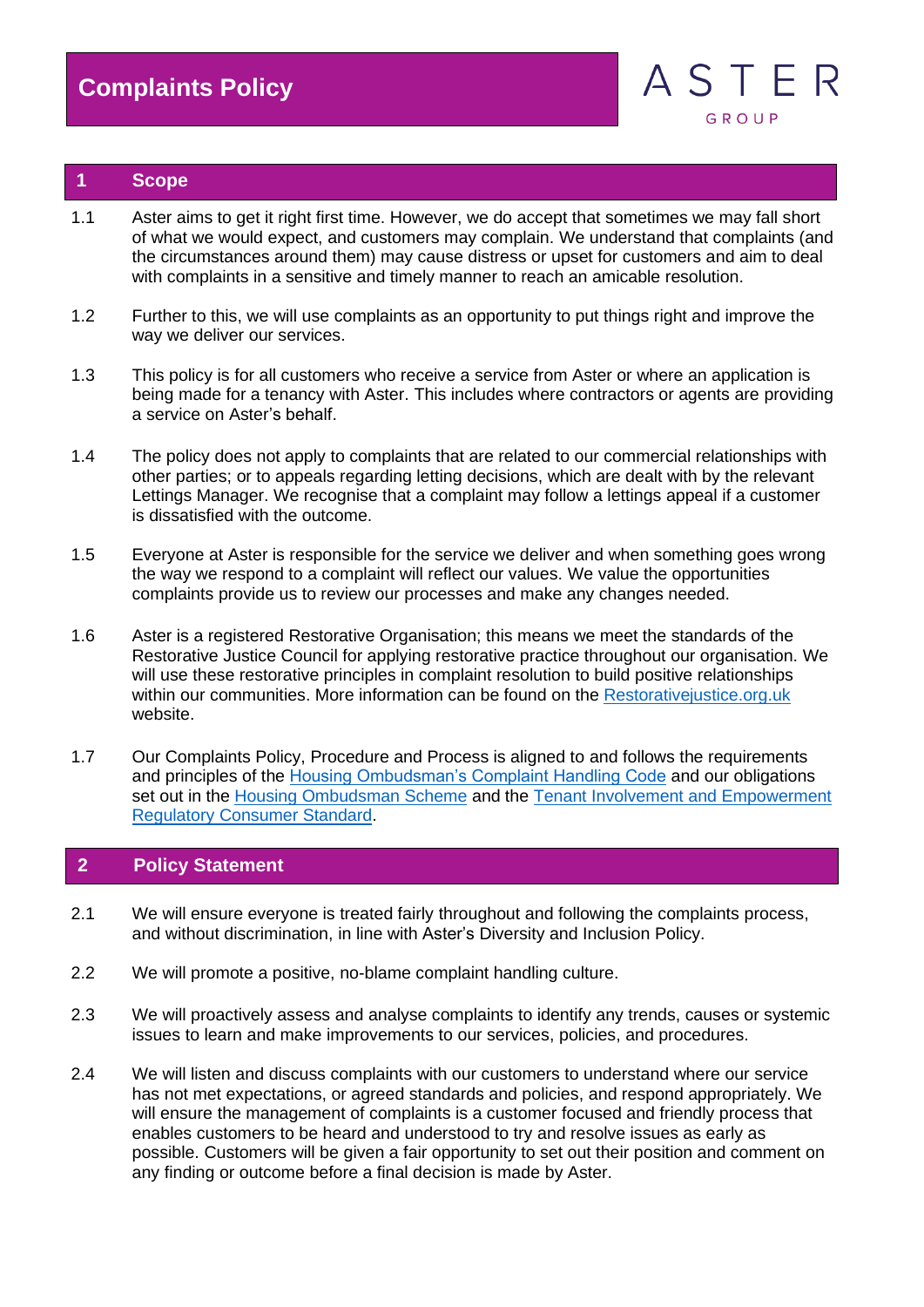- 2.5 We will ensure a consistent approach to dealing with complaints across all our teams promoting a positive, accountable, and transparent complaints culture.
- 2.6 We will ensure colleagues are trained, empowered, and confident when responding to our customers and in accordance with our published standards and procedures.
- 2.7 A complaint is defined in the Housing Ombudsman Service's Complaint Handling Code, providing a clear understanding of what is considered a complaint. For the purposes of this policy a complaint is -

An expression of dissatisfaction, however made, about the standard of service, actions, or lack of action by Aster, Aster's staff or those acting on Aster's behalf, affecting an individual customer or group of customers

A complaint will not be recorded for matters that have previously been considered under the complaints process (i.e. a repeat complaint about an issue that has been addressed, not a complaint about the process); or about an issue which Aster has not previously been told about, for example

- Reporting a repair
- Reporting neighbourhood issues
- Reporting anti-social behaviour.
- 2.8 When a third party; such as a family member, support worker, or carer, acts for a customer wishing to make a complaint, we will ensure, after getting the customer's permission, the relevant paperwork is completed and shared, in line with data protection regulations.
- 2.9 All complaints will be reviewed and processed fairly and honestly.
- 2.10 We will ensure we are approachable and helpful throughout the complaints procedure, measuring our adherence to this policy through internal audit and compliance checks.
- 2.11 Involved customer groups will periodically review our approach to complaint management, making recommendations to improve the service where appropriate. We will consult with customers on the formation of complaint policies, and where appropriate include customers in dispute resolution through the Designated Complaints Panel.
- 2.12 We will accept and record a complaint unless there is a valid reason not to do so and, in these circumstances, a detailed explanation will be given setting out why the matter is not suitable for the complaints process.
- 2.13 Where it is assessed a complaint can be dealt with quickly and efficiently as part of usual 'day to day' business it may be logged as a Fast Track complaint and dealt with outside the Formal complaints process. This approach will be taken if it is felt it will offer the best outcome for the customer. If a customer is dissatisfied with this proposed approach, or it fails to reach a resolution, the issue will be dealt with as a Formal complaint.
- 2.14 We recognise that from time to time those who complain to us may behave unreasonably. In those circumstances, we will consider whether it is reasonable to persist in engaging with the complainant further. This will be considered in line with the Unreasonable Complainers Guidance within the Complaints Procedure, and advice from the Housing Ombudsman Service where appropriate.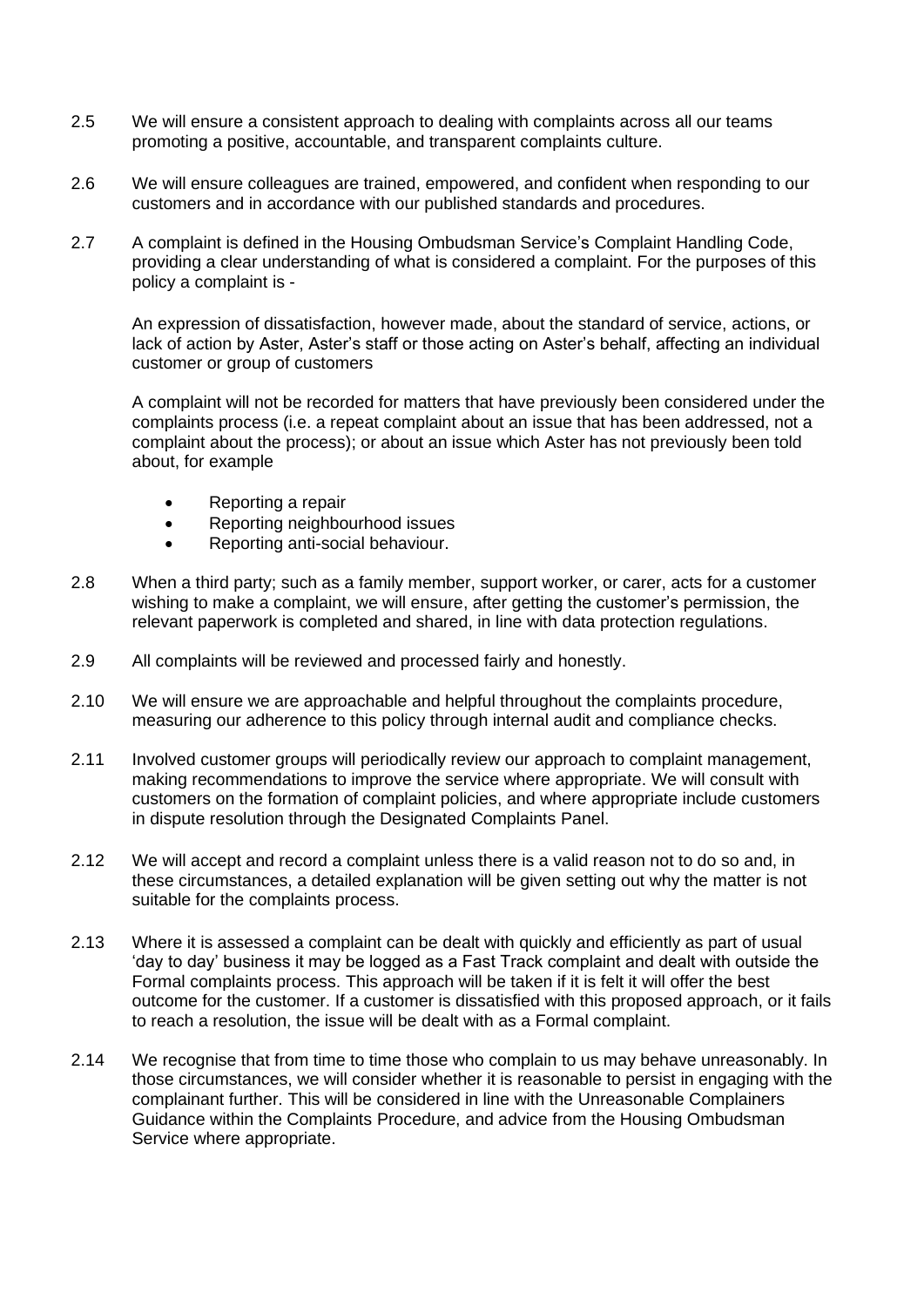- 2.15 If during a complaint investigation, or at any point, a customer or a third party on the customer's behalf brings any legal proceedings against Aster, we will stop our complaints process. This is to ensure our actions are in no way prejudicial to any such proceedings.
- 2.16 Should a customer seek compensation for injury, this will be dealt with as a personal injury claim via our insurers and not through the Complaints Procedure.
- 2.17 We will usually only investigate complaints made within six months of the event becoming evident.
- 2.18 The Complaints Policy and Complaints Procedure will be accessible on our website and publicised where possible, including in leaflets, newsletters, and other correspondence with our customers. Copies of the Policy and the Procedure can be provided when requested.
- 2.19 We will be clear about how the process works, the steps and the timescales involved, and the escalation process should a customer remain dissatisfied with the outcome of their complaint.
- 2.20 We will acknowledge, log, and allocate a complaint to the relevant service area for investigation within 2 working days of receiving it.
- 2.21 There are 2 stages to our Formal complaints process, each with clear time scales:

#### **Stage 1**

- A written decision will be given within 10 working days from logging and allocation of the complaint.
- If this is not possible, an explanation and a date by when the stage 1 response will be given.
- This should not exceed a further working 10 days without good reason (for example if a customer cannot be contacted; or has made a request to be contacted at specified times which are outside of the complaint response timescales.)

### **Stage 2**

- When a customer is dissatisfied with the outcome of the stage 1 response, they will be given the opportunity to explain why they feel the complaint has not been resolved.
- A written response will be given within 20 working days from the request to escalate.
- If this is not possible, an explanation and a date by when the stage 2 response will be given.
- This should not exceed a further working 10 days without good reason.
- 2.22 If a customer remains dissatisfied following the exhaustion of Aster's complaints process as set out in 2.21, they will be provided with an opportunity for the complaint to be reviewed by the Designated Complaints Panel. For more information on the DCP see our website <https://www.aster.co.uk/existing-customers/customer-voice>
- 2.23 Customers have the right to refer their complaint to the Housing Ombudsman at any point during the investigation and details of how to do this will be included in the complaint correspondence.